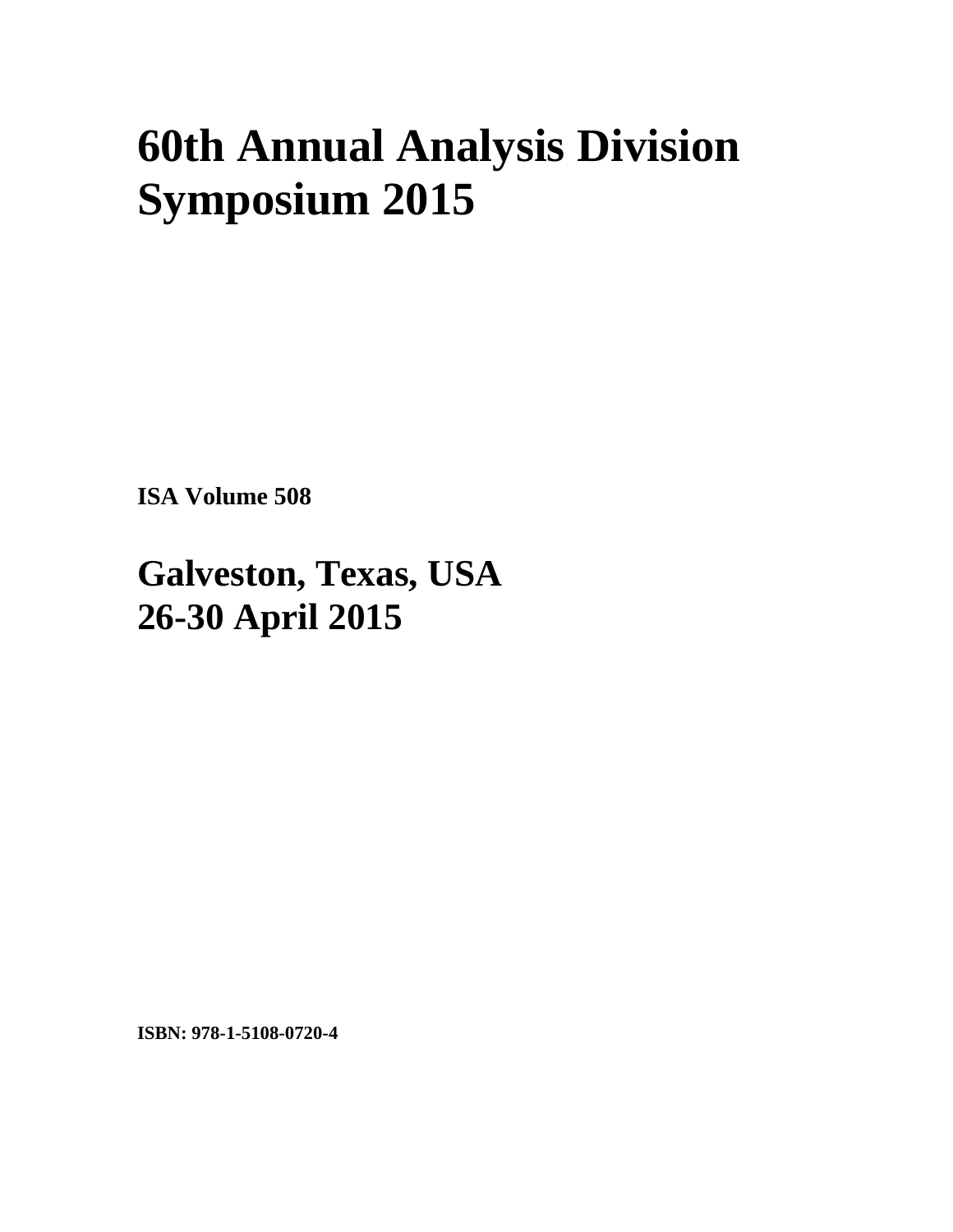**Printed from e-media with permission by:** 

Curran Associates, Inc. 57 Morehouse Lane Red Hook, NY 12571



**Some format issues inherent in the e-media version may also appear in this print version.** 

Copyright© (2015) by International Society of Automation - ISA All rights reserved.

Printed by Curran Associates, Inc. (2015)

For permission requests, please contact International Society of Automation - ISA at the address below.

International Society of Automation - ISA 67 Alexander Drive Research Triangle Park, NC 27709 USA

Phone: (919) 549-8411 Fax: (919) 549-8288

info@isa.org

## **Additional copies of this publication are available from:**

Curran Associates, Inc. 57 Morehouse Lane Red Hook, NY 12571 USA Phone: 845-758-0400 Fax: 845-758-2634 Email: curran@proceedings.com Web: www.proceedings.com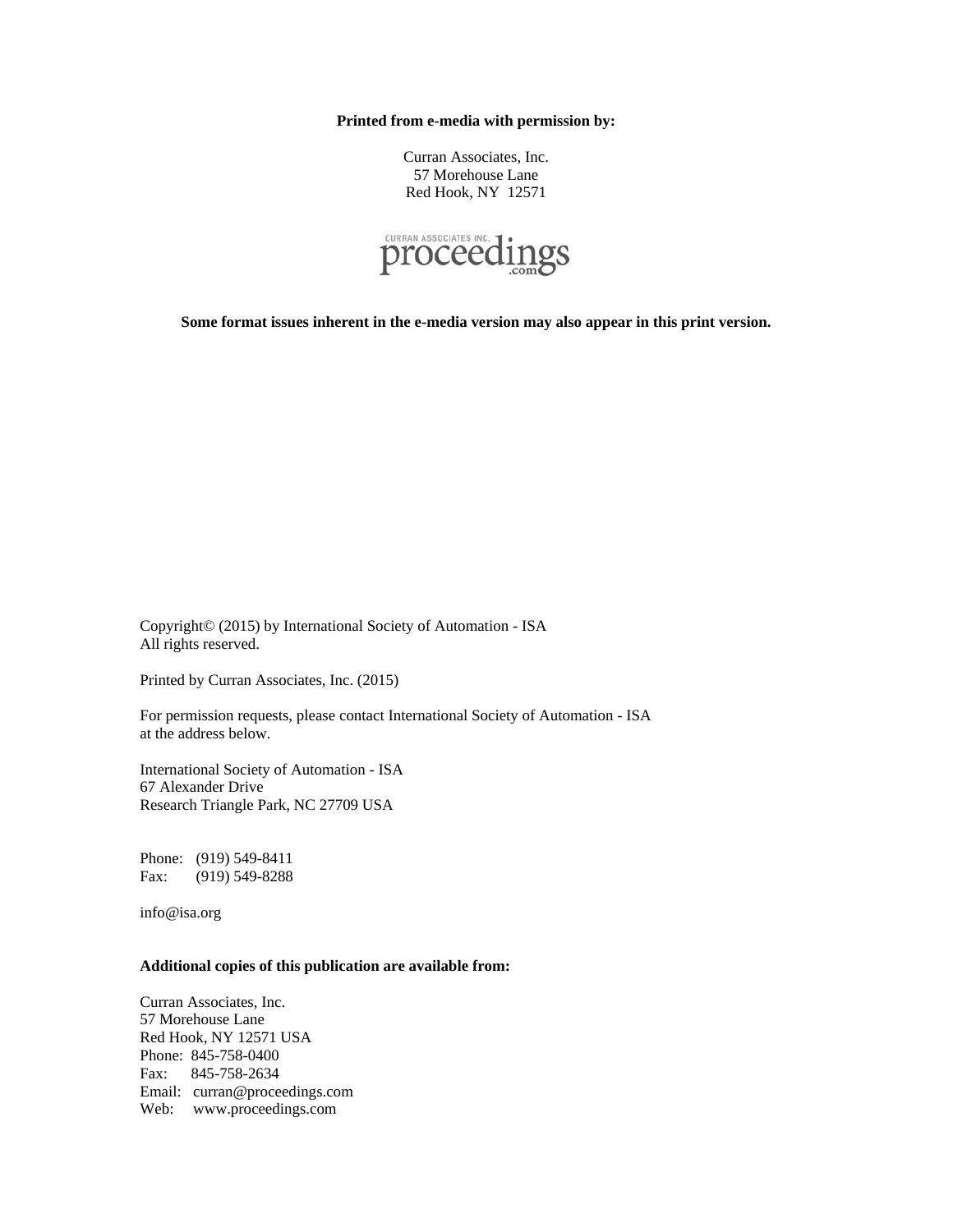## **TABLE OF CONTENTS**

| CONTINUOUS EMISSIONS MONITORING: NH <sub>3</sub> MEASUREMENT USING DIFFERENTIAL |  |
|---------------------------------------------------------------------------------|--|
|                                                                                 |  |
| G. Anderson, A. Yamamoto, P. DeBarber                                           |  |
| R. J. Pell, M. F. Roberto, L. S. Ramos, B. G. Rohrback                          |  |
|                                                                                 |  |
| C. T. Starkweather, D. Osgood                                                   |  |
| REVIEW OF COATINGS USED TO IMPROVE RELIABILITY AND ACCURACY OF SULFUR,          |  |
|                                                                                 |  |
| G. Barone, D. Smith, L. Patterson                                               |  |
| NEW ANALYZER FOR VISCOSITY MEASUREMENT AT REFERENCE TEMPERATURE  42             |  |
| L. K. Belliere, V. Lefevre, C. Thierry                                          |  |
| MEASURING H2S IN CRUDE OIL FOR QUALITY CONTROL & TRANSPORTATION SAFETY  59      |  |
| W. Kimbell                                                                      |  |
| THE EVALUATION OF A MID-INFRARED LASER FOR THE MEASUREMENT OF H2S IN            |  |
| D. Kuehl, A. Amerov, E. Ma, M. Fuller                                           |  |
|                                                                                 |  |
| R. Kovacich, S. Firth, J. Hobby                                                 |  |
| ON-LINE MONITORING OF ACETYLENE IN ETHYLENE USING TDL ANALYZERS FOR             |  |
|                                                                                 |  |
| X. Liu, P. Summers, W. G. Engelhart                                             |  |
| ADD A BIT OF SP76 MODULAR SUBSTRATE COMPONENTS TO YOUR EXISTING LEGACY          |  |
|                                                                                 |  |
| R. E. Sherman, G. Boreham                                                       |  |
| ENVIRONMENTAL ONLINE MONITORING OF WASTE WATER BY USE OF OXYGEN                 |  |
| W. Genthe, M. Pliner                                                            |  |
| <b>REAL-TIME VISCOSITY ANALYSIS WITH ROBUST TECHNOLOGY FOR PROCESS</b>          |  |
|                                                                                 |  |
| J. Cole, J. Lilley                                                              |  |
| <b>BOILER FLUE GAS ANALYSIS WITH QCL ANALYZER USED FOR PAPER MILL</b>           |  |
|                                                                                 |  |
| R. J. Bambeck, K. Wilson                                                        |  |
|                                                                                 |  |
| J. S. Jackson, L. Brumfield, G. Brewer                                          |  |
| P. Geiser, K. G. Paulsen                                                        |  |
| <b>MAINTAINING A STABLE &amp; ACCURATE ANALYZER CELL PRESSURE IN A WORLD OF</b> |  |
|                                                                                 |  |
| F. Ruiz, S. Doe                                                                 |  |
| <b>CLAUS SULFUR RECOVERY TAIL GAS APPLYING 100 MILLION HOURS OF</b>             |  |
|                                                                                 |  |
| R. Hauer, S. Simmonds, E. Pavina, B. McCartney                                  |  |
| <b>GRP COMPOSITE FIRE RESISTANT AND BLAST PROOF ANALYZER SHELTERS  196</b>      |  |
| S. Scott                                                                        |  |
|                                                                                 |  |
| S. Walton, T. K. McMahon, J. F. Tatera                                          |  |
| T. M. Canty                                                                     |  |
|                                                                                 |  |
| S. Smith                                                                        |  |
| DON'T CALIBRATE! DON'T EVEN VALIDATE! COULD NEW TECHNOLOGIES ELIMINATE          |  |
|                                                                                 |  |
| J. Gunnell, P. Black                                                            |  |